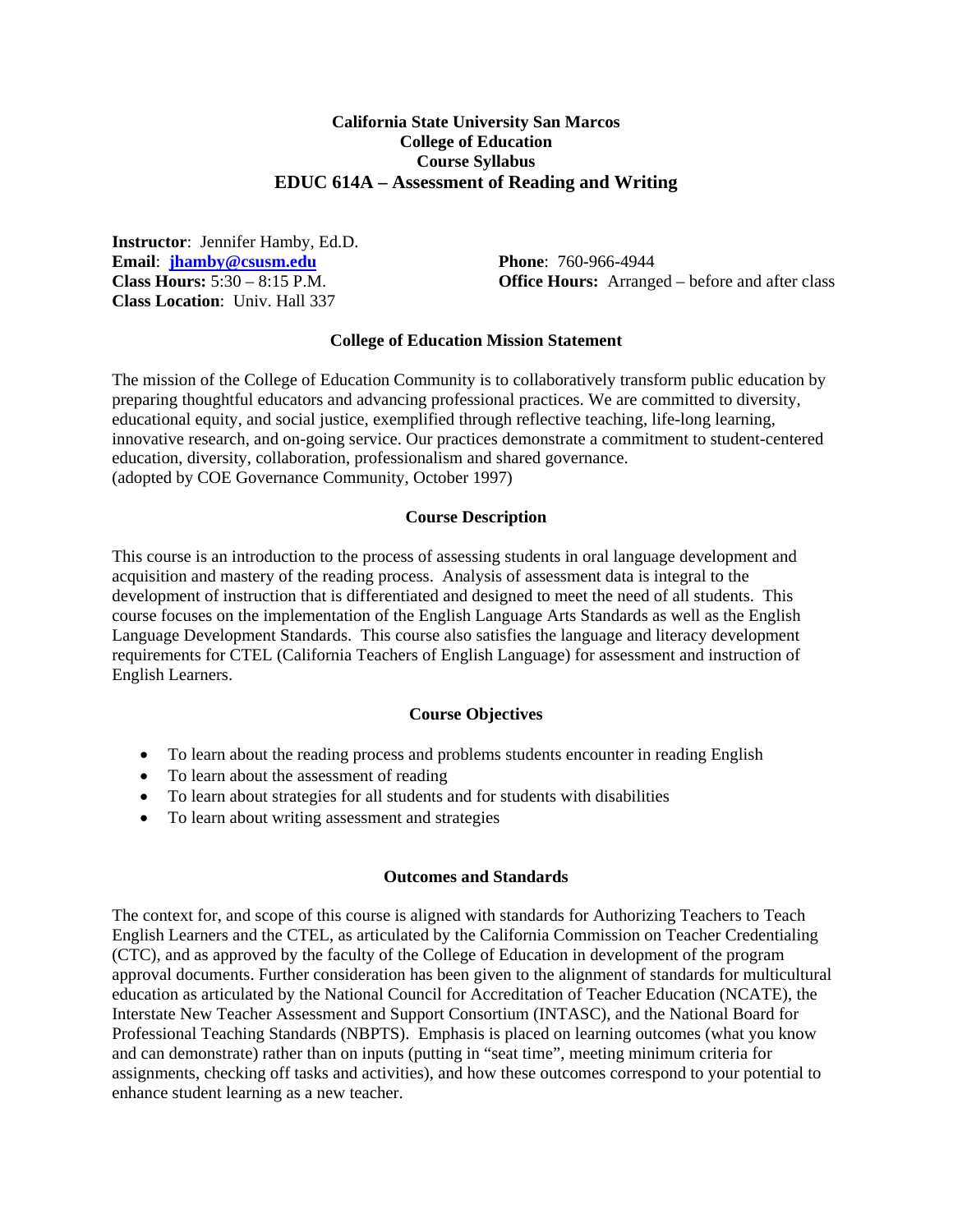## **Students with Disabilities Requiring Reasonable Accommodations**

Every student has the right to equitable educational consideration and appropriate accommodation. Students having differing ability (mobility, sight, hearing, documented learning challenges, first language/English as a second language) are requested to contact the professor at the earliest opportunity. Every effort will be made to accommodate special need. Students are reminded of the availability of Disabled Student Services, the Writing Center, technology assistance in the computer labs, and other student support services available as part of reasonable accommodation for special needs students.

Students are approved for services through the Disabled Student Services Office (DSS). The DSS Office is located in Craven Hall 5205, and can be contacted by phone at (760) 750-4905 or TTY (760) 750-4909. Students authorized by DSS to receive reasonable accommodations should meet with their instructor during office hours or, in order to ensure confidentiality, in a more private setting.

## **Academic Honesty**

It is expected that each student will do his or her own work, and contribute equitably to group projects and processes. If there is any question about academic honesty, consult the University Catalog.

## **Appeals**

Every student has the right to appeal grades, or appeal for redress of grievances incurred in the context of any class. Disputes may be resolved informally with the professor, or through the formal grades appeal process. For the latter, consult Dr. Patricia Prado Olmos, Associate Dean.

## **Writing**

In keeping with the All-University Writing Requirement, all 3 unit courses must have a writing component of at least 2,500 words (approximately 10 pages) which can be administered in a variety of ways.

## **Attendance Policy**

Due to the dynamic and interactive nature of EDUC 614A all students are expected to attend all classes and participate in all class activities. A passing grade will not be issued for students who do not attend 80% or more of the class sessions. Should the student have extenuating circumstances, s/he should contact the instructor as soon as possible. (*Adopted by the COE Governance Community, December, 1997)* 

*Please access the College of Education website and click on the core values and beliefs of the College of Education. The COE website is:* http://lynx.csusm.edu/coe

## **Required Textbooks**

 Jennings, J.H.; Caldwell, J.S.; and Lerner. J.W. (2010) *Reading problems: Assessment and teaching strategies.* (6<sup>th</sup> Edition ) Boston: Allyn and Bacon.

(Optional suggested texts)

Howard, M. (2009).. *RTI from all sides: What every teacher needs to know. Heinemann.*  Johns, J.L. (2008) – *Basic Reading Inventory: Pre-Primer through Grade Twelve and Early Literacy*  Assessments. (10<sup>th</sup> Edition) Kendall/Hunt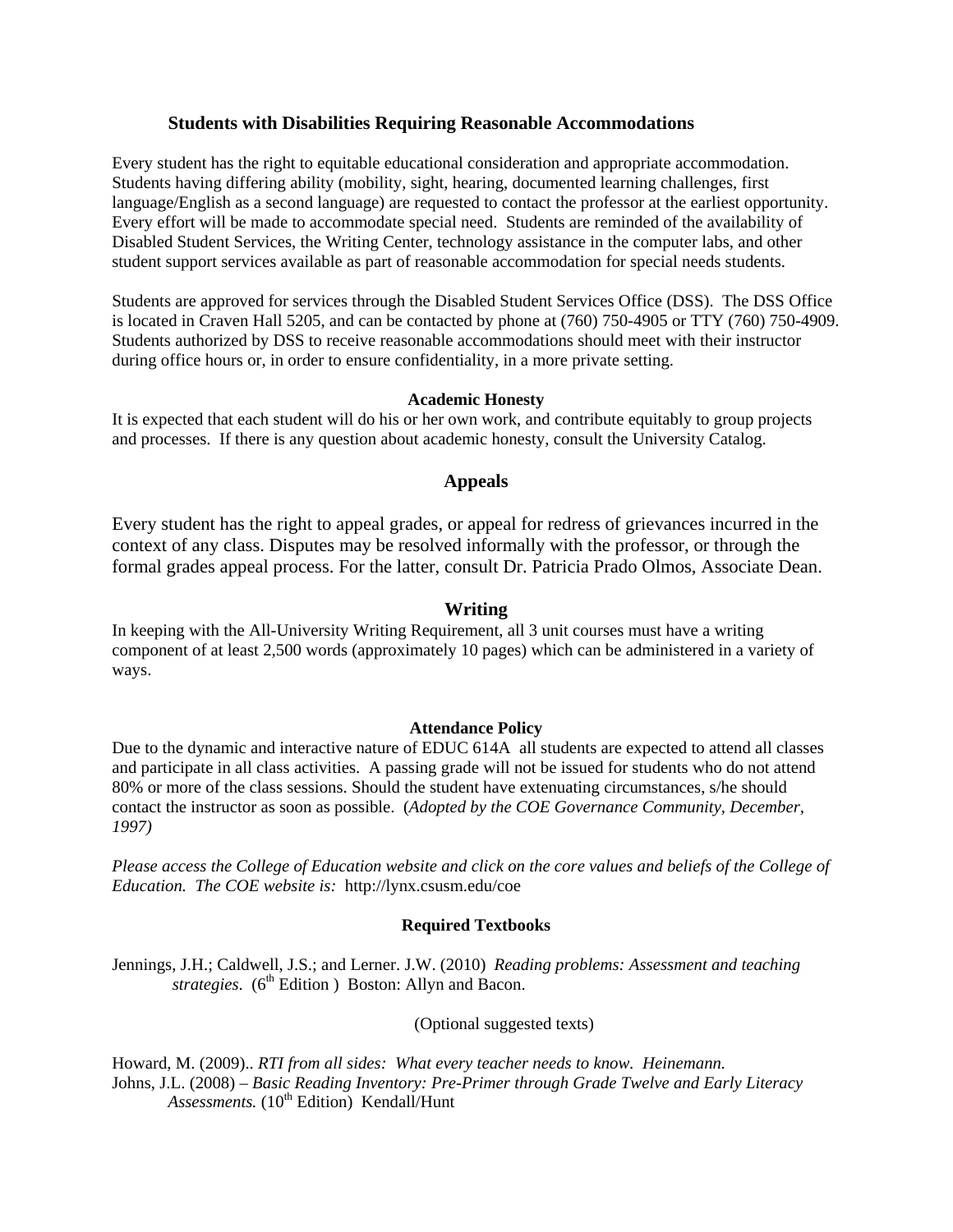#### **Course Requirements**

All students are expected to participate in class activities and demonstrate reflective learning. It is important that students are well prepared for course sessions by completing the readings and assignments scheduled before the class meeting. Unless otherwise negotiated with the instructor, all assignments are to be handed in on the due date. Assignments not turned in by the due date will lose 10% of earned credit per day.

 Attendance and participation Assessment Project Modifications of interventions Researching Tests Perspective on Tests: Paper

20 points 70 points 50 points 30 points 30 points

**Due: May 3 Due: April 12 Due: February 22 Due: May 10** 

#### **Grading**

| A     | 96-100% |
|-------|---------|
| $A -$ | 90-95%  |
| $B+$  | 89-87%  |
| B     | 86-83%  |
| B-    | 80-82%  |
| $C+$  | 77-79%  |
| C     | 73-76%  |
| C-    | 70-73%  |

#### **Academic Calendar**

| January 17    | Martin Luther King Jr. Day – campus closed                             |  |
|---------------|------------------------------------------------------------------------|--|
| January 24    | First day of classes                                                   |  |
| March 18      | Last day of class for first session of Spring half-semester classes*   |  |
| March 19      | First day of class for second session of Spring half-semester classes* |  |
| March 21 - 26 | Spring break — campus closed March 31 (Cesar Chavez Day)               |  |
| May 13        | Last day of classes                                                    |  |
| May 14 - 20   | Final examinations                                                     |  |
| May $21$      | Commencement                                                           |  |
| May 26        | Grades due from instructors; last day of Spring semester               |  |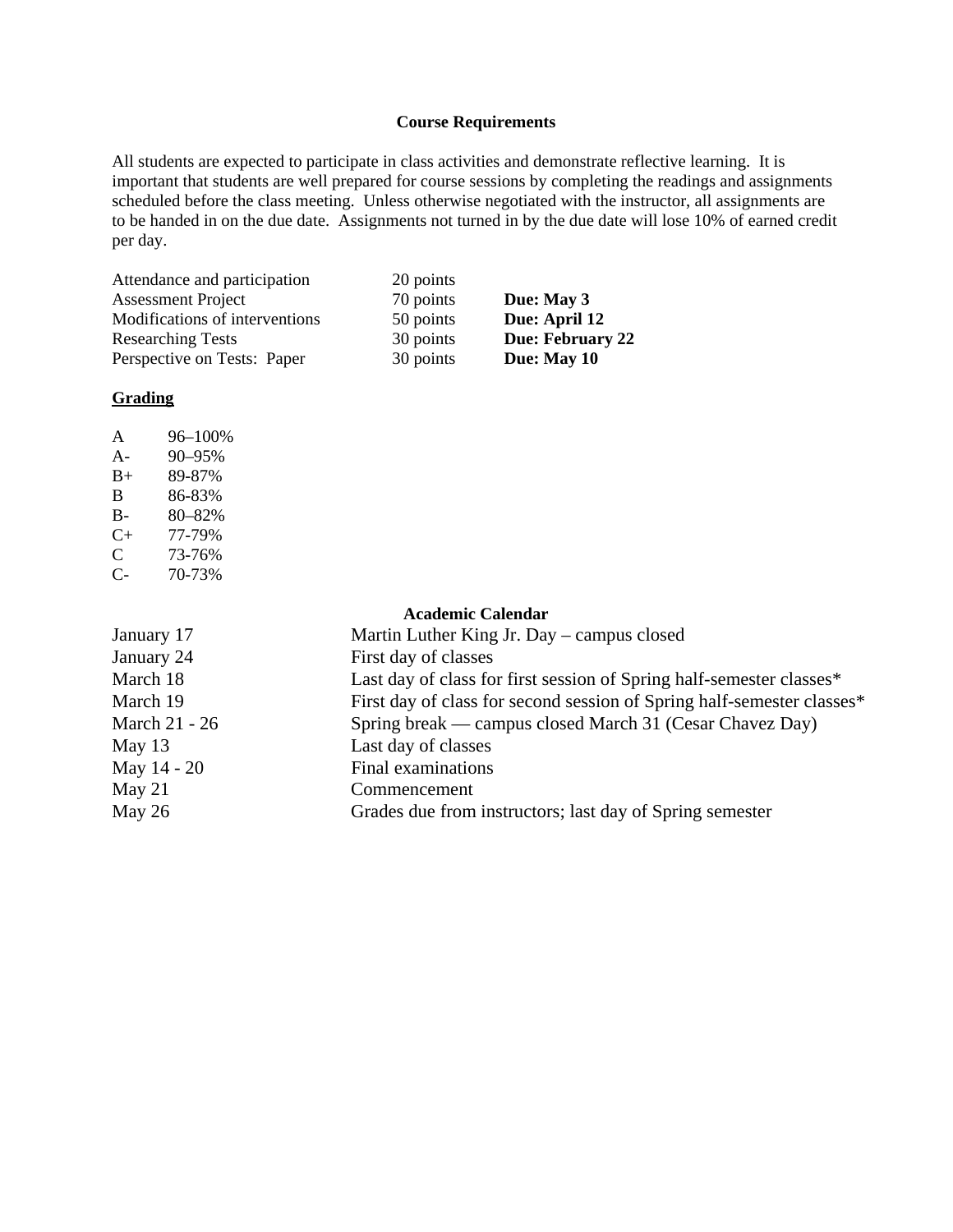# **Assignments**

*#1. Assessment Project* – In Depth Case Study. (70 Points) This project involves the assessment of *two students at two different grade levels.* One student MUST be an English Learner. Examine the backgrounds of the students as well as obtain assessment information on the students. You should do the following for this project:

- 1. Obtain information on the backgrounds of each of the students. Is the child an older child? A middle child? The youngest? Have there been health issues such as tubes in the child's ears? Referrals to social services? To the district/school psychologist? Have there been mobility issues? What does the office discipline file look like? How many referrals have there been, if any? What were the infractions? What disciplinary measures were taken?
- 2. Obtain the existing test scores of the **two students**. Obtain the scores of ALL tests each student has taken, including authentic assessments as well as standardized tests. Examples: CST, CELDT, MAPS, Other.
- being tested? How are the scores reported? In national curve equivalents? Stanines? 3. Obtain explanations for the scoring of the **standardized tests**. What objectives were Percentiles? Grade level scores? All of the above? Some? None? Indicate all of the ways the standardized test scores are reported. Is the standardized test also a criterion referenced test?
- 4. Take anecdotal notes at least 8.
- 5. Take an **informal reading inventory** of your students' reading performance.
- 6. What else has been done to **support** these students? In what special programs are these students involved? How long? Who referred them? Why? What measures have been taken? Has the assessment been ongoing? If so, include those scores as well.
- 7. Include a content are **writing example** of your student.
- 8. Create a grid and conduct an **in-depth analysis** of the students' scores. The case study involves not only analyzing the scores and indicating what the scores mean, but also suggesting interventions.

An example of the analysis grid is included in the syllabus. The case study has the following format:

- A biographical sketch of the student (pseudonym)
- A description of the conditions under which the tests were administered.
- The analysis grid with specific information entered.
- Interventions have clear descriptions, step by step implementation and rationale for selection and how the intervention will improve student success.
- Include all paper samples of the assessments in an Appendix of your case study.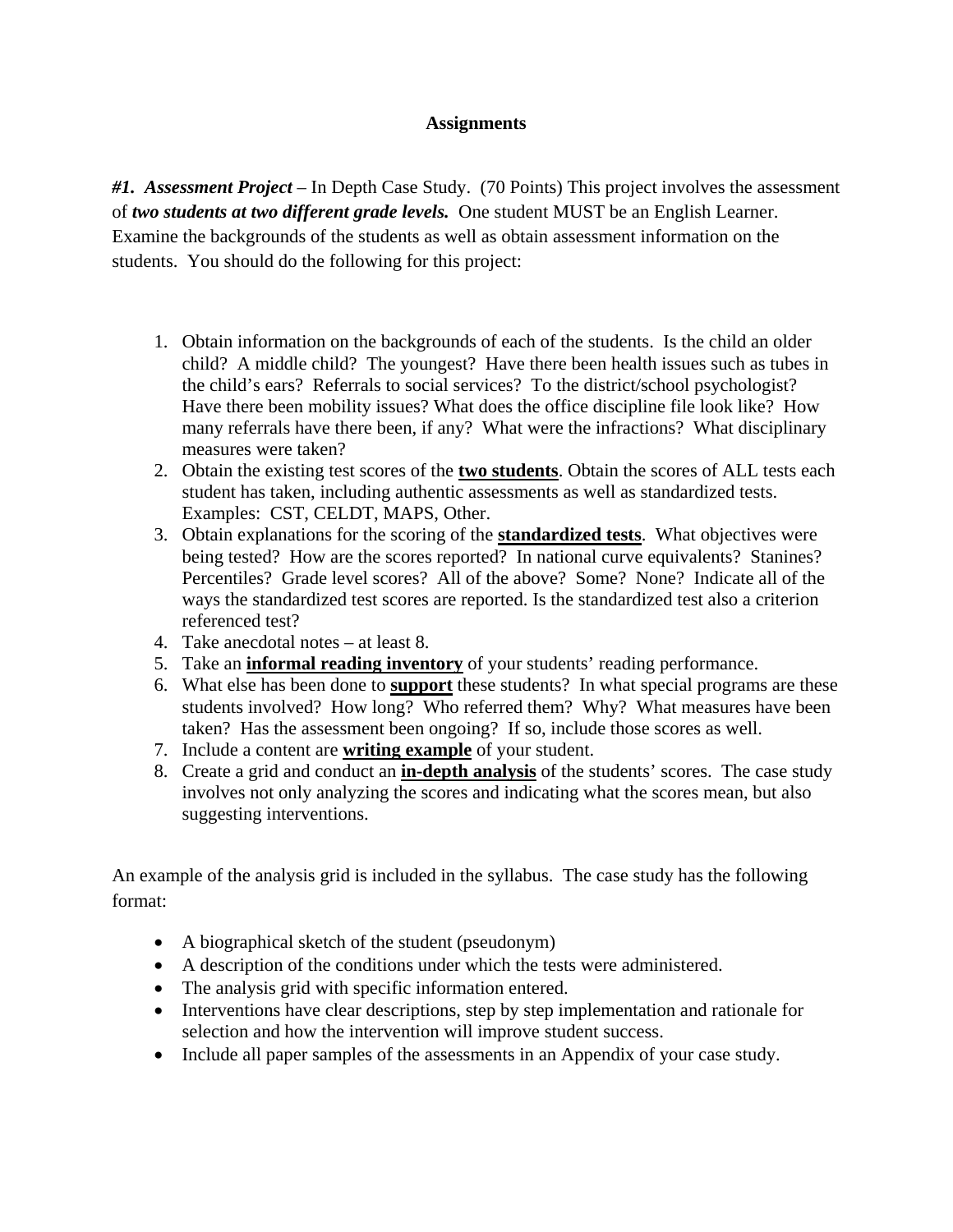# Example of the Assessment Grid

| Assessment           | What I Learned | Patterns across | Areas of | Areas of Need |
|----------------------|----------------|-----------------|----------|---------------|
| Date<br>Administered | and Where      | assessments     | Strength |               |
|                      |                |                 |          |               |

In depth description of interventions to address areas of need. Interventions must contain the following:

- Clear description of the **intervention(s)**
- Step by step of the implementation of the intervention(s)
- Statement of HOW the intervention(s) will help the student be a better reader

Your project should contain samples of instruction and the resulting student work. Rubrics should be used to score the content area writing sample.

**Reminder:** All interventions MUST be clear and specific. You should describe the strategy or activity you will be using in the interventions. That should be followed by a step by step process for implementing the strategy or activity. In other words, I could pick up your description and list and teach from it.

Be specific about the things you are doing with the student. In order to facilitate this, keep a journal on what you have done with the student noting how the student has responded throughout the project. Reflect on your teaching throughout the project and finally, do an overall reflection.

*#2. Modifications of the Interventions.* (50 points) Interventions can be used for more than one student. However, the focus of this project is to insure that you are addressing ALL of the learning modalities to insure that your instruction will meet the needs of all learners. Therefore, you need to take each intervention from your case study and **adapt it for all learners**. Therefore, your intervention must be adapted with tactile/kinesthetic, visual (pictorial and graphic organizers), auditory (metacognitive) modalities as well as assessment data in order to differentiate planning and instruction appropriately. You will need to provide a rationale as to why and how the modifications in instruction will address the needs of other learners.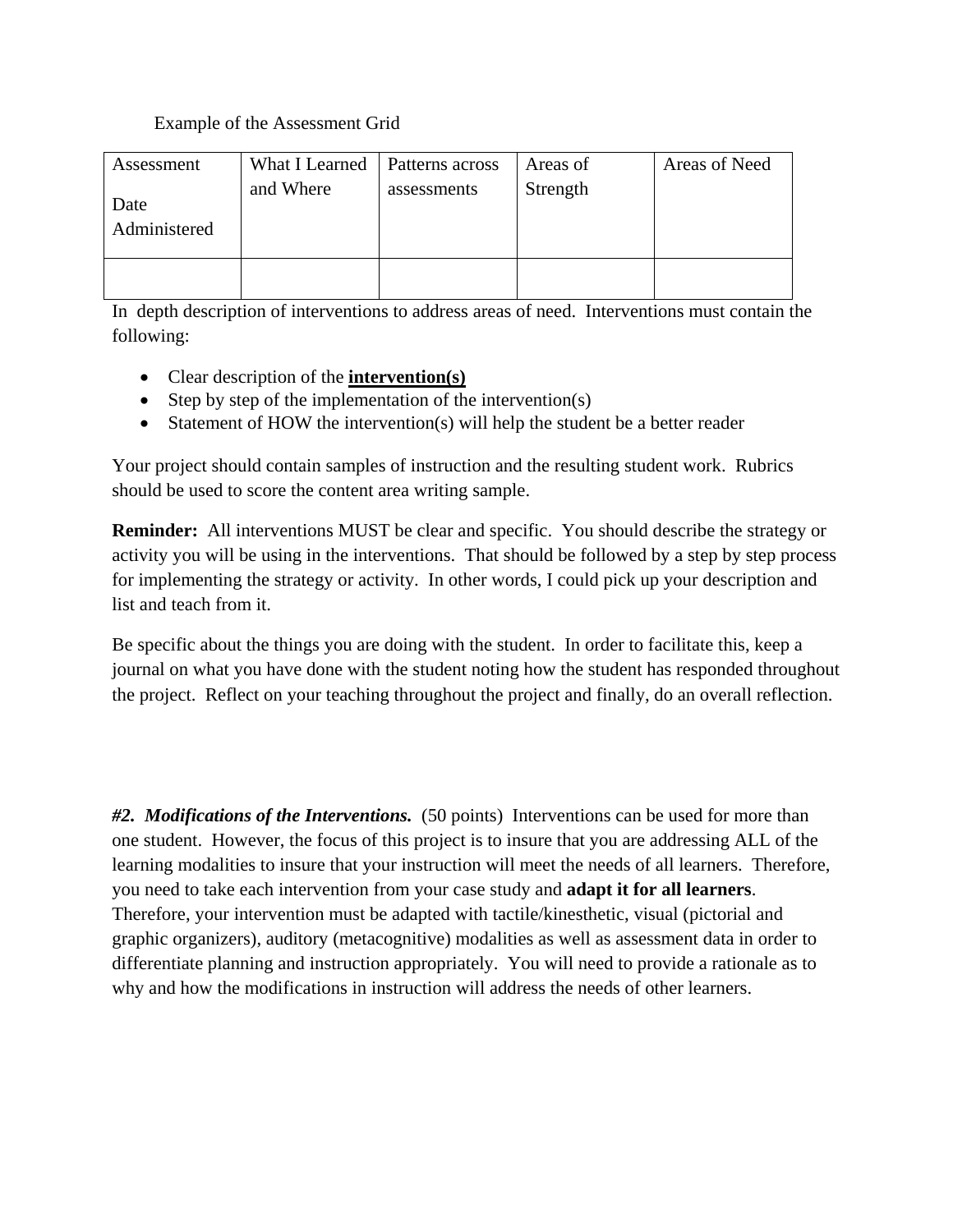*#3. Researching Tests.* (30 points/30 points). Conduct an **internet search** to research the topic of assessment in educational journals, such as literacy journals, Phi Delta Kappan, Educational Leadership, any other journal or ERIC document. The purpose of this search is to stimulate our thinking in this class. You should do the following:

- **1.** Look for research that either challenges or supports standardized testing of children (at least two articles). Consider the rationale for testing, the frequency of testing the ages at which tests are administered, etc.
- **2.** Prepare a **summary** of each of the articles you have researched and read.
- **3.** Bring summary to class February 22. Examine the issue thoroughly and become exposed to multiple perspectives on this issue. Understand that this is not to convince you to look at testing one way or another. That you will do on your own, having read and listened to the research.
- **4.** Submit a **perspective paper** (minimum of 5 pages, double spaced, APA format) on the issue of testing. Refer to the research and tell stories from your own experiences (either personal or that of a classroom teacher).